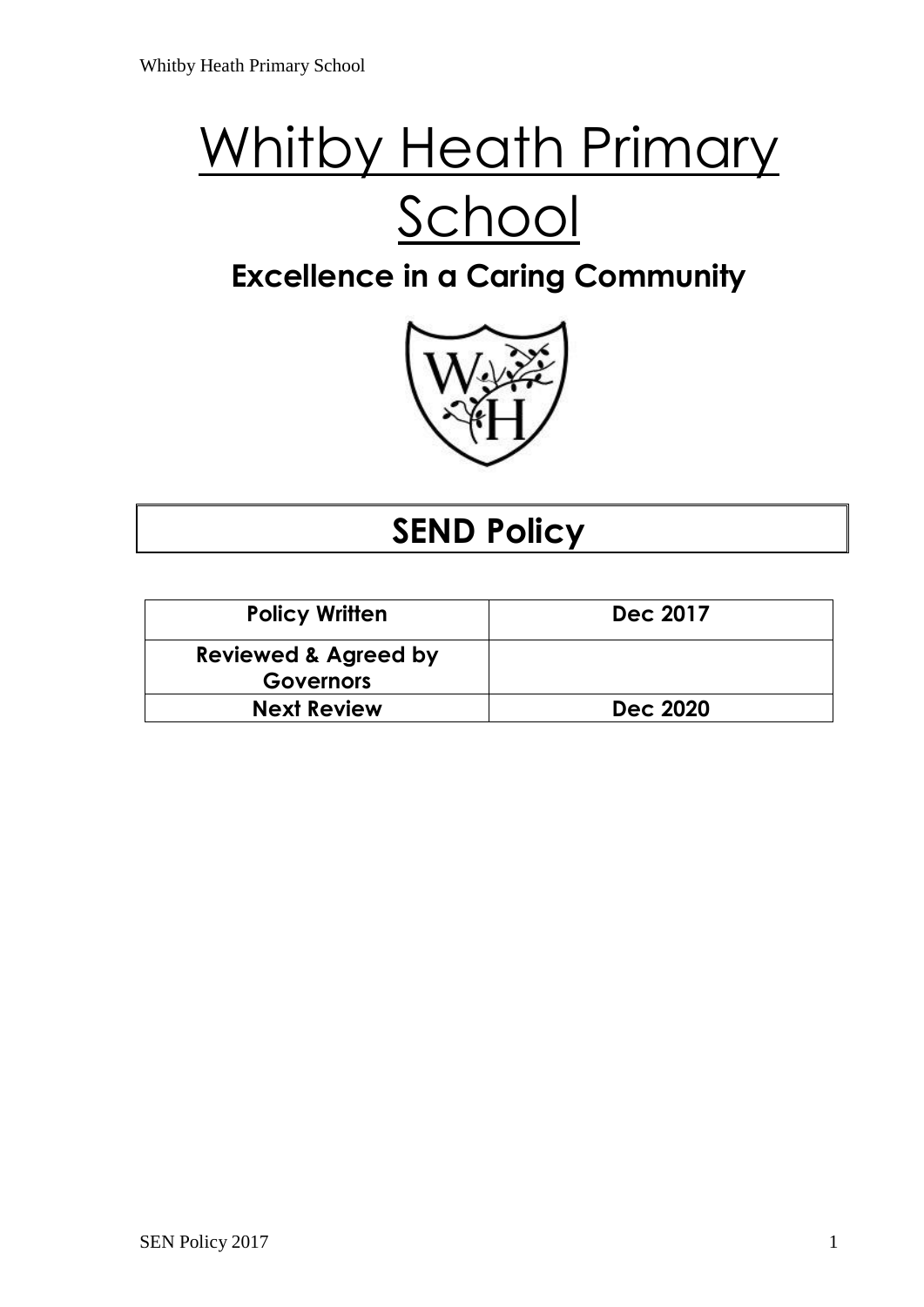#### **Special Educational Needs and Disabilities Policy**

Whitby Heath is a two form entry primary school, dedicated to the deliverance of inclusive education. Children with special educational needs with or without an EHC (Education, Health and Care Plan) are admitted on the same basis as any other pupil.

This policy reflects the guidance in the SEND 2014 Code of Practice, 0-25 which identifies 4 main categories of need:

- Communication and Interaction
- Cognition and Learning
- Social, Emotional and Mental Health Difficulties
- Sensory and/or Physical needs

#### **Aims**

At Whitby Heath Primary School we will ensure that:

- All pupils have equality of access to a broad and balanced curriculum which is differentiated appropriate to their needs and ability.
- Pupils requiring special provision are identified as early as possible.
- Pupils identified with special needs take as full as part as possible in all school activities.
- Parents of pupils with special needs are kept fully informed of their child's progress and attainment
- Pupils are involved, where possible, in decisions affecting their provision
- A variety of teaching strategies are used, maximising accessibility for all children.

*Special educational provision* means that which is *additional to*, or *different from*, the educational provision made generally for children of their age in mainstream schools. Children must not be regarded as having learning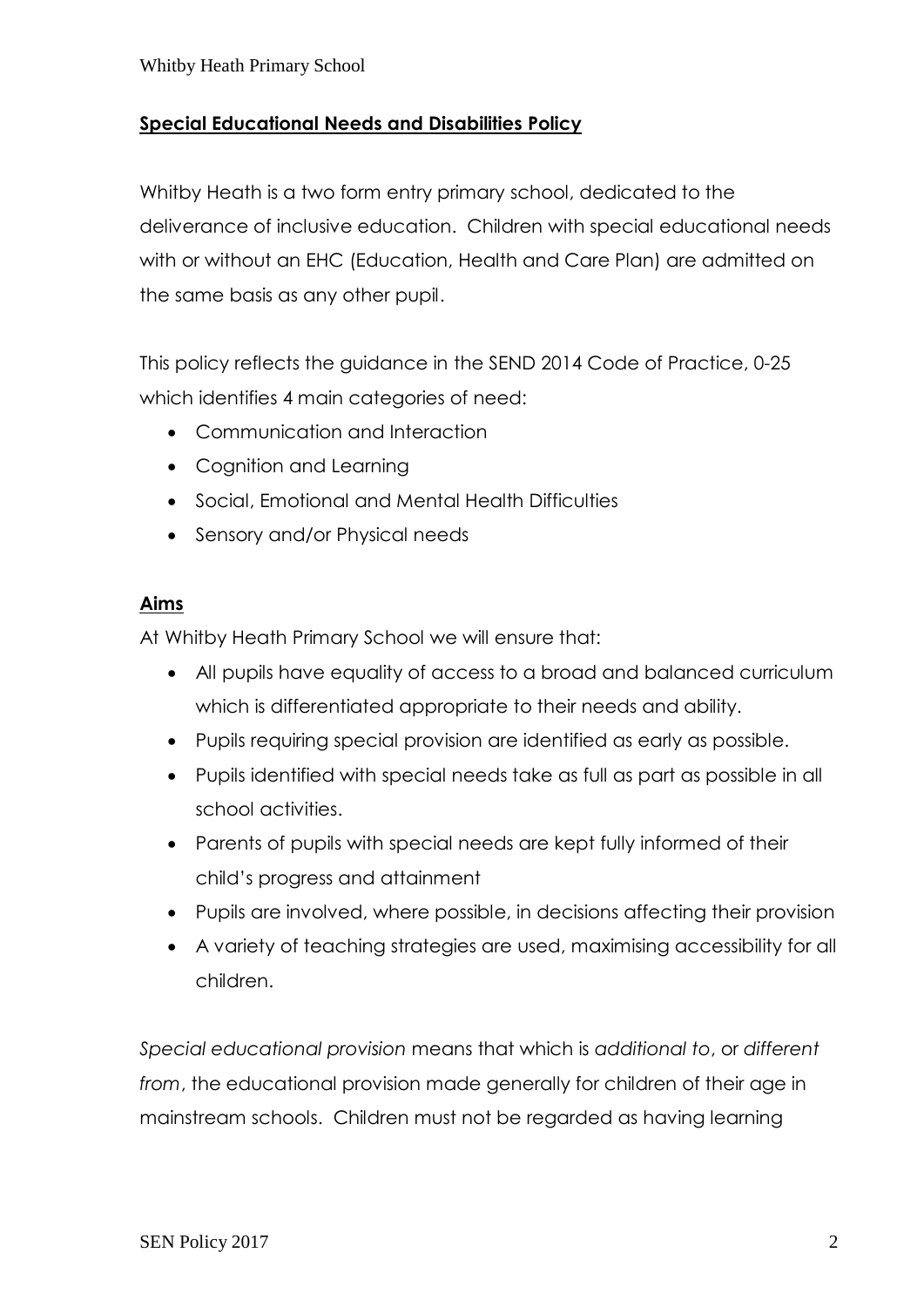difficulties solely because the language of their home is different from the language in which they will be taught.

#### **Identification, Assessment and Provision.**

All teachers are responsible for identifying pupils with SEN and, in collaboration with the SEN Coordinator (SENCo), will ensure that those pupils requiring different or additional support are identified at an early stage.

#### **Early Identification.**

The school will use appropriate screening and assessment tools, and ascertain pupil progress through:

- Evidence obtained by regular teacher observations/assessments
- Pupil progress information
- Records from previous settings/schools
- Information from parents
- Standardised screening or assessment tools

Quality first teaching is the provision that all children receive in class (Wave 1) If children are:

- Not making adequate progress
- Working below age related expectations
- Not on track for their end of key stage targets

Staff identify difficulties in learning and put in place a range of measures to address these and bring children 'back on track'. (Wave 2)

Wave 2 provision could be:

- Additional support in class from teacher, providing a differentiated curriculum
- In class support for groups of pupils by Teaching Assistant
- Periods of withdrawal to work with a TA using a support programme
- Additional in class activities/ resources as required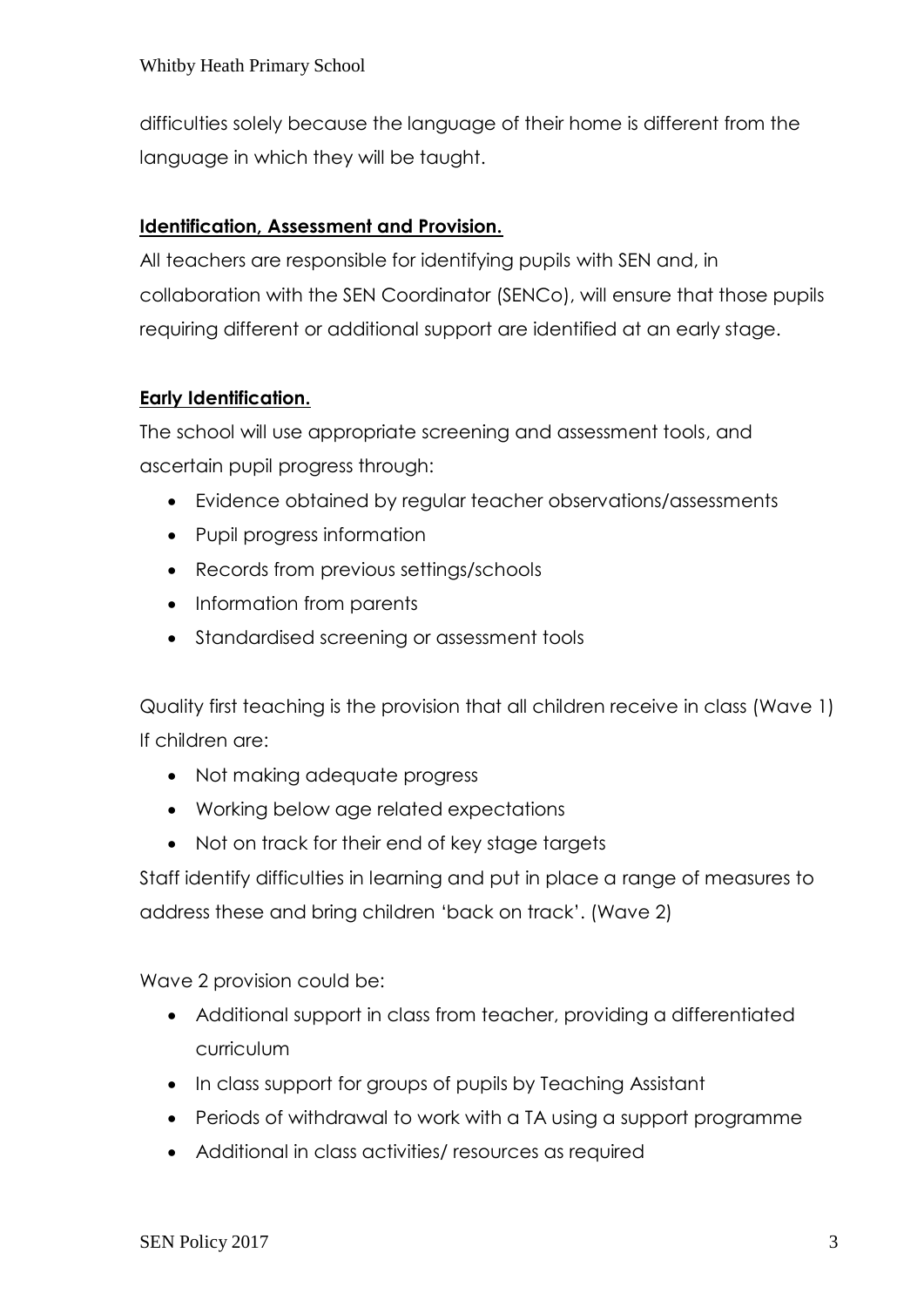#### Whitby Heath Primary School

- Increased use of technology (computer programmes)
- Peer support/buddy systems
- Differentiated homework and support advice for parents/carers

#### **Graduated response**

The SEN Code of Practice advocates a gradual response to meeting pupils' needs using an assess, plan, do and review cycle. If teachers have concerns following Wave 2 support, parents/carers are informed and the child will be placed on SEN Register and receive 'School Support' – previously 'School Action.'

#### **School Support (Wave 3)**

School support intervention is triggered when despite receiving differentiated teaching and support, pupils:

- Make little or no progress
- Demonstrate difficulty in developing literacy/numeracy skills
- Show persistent social, emotional and/or mental health difficulties which are not affected by the school's support strategies
- Have sensory/physical problems, and make little progress despite the provision of specialist equipment
- Experience communication and/or interaction problems and make little or no progress

#### **External Support Services**

Parental consent will always be sought when the school seeks external support. External support services will require access to pupils' records in order to understand the strategies employed by the school. The specialist may work directly with the pupil and may provide or ask for further assessments. Advice from external support will be incorporated in the child's targets. Strategies advised may be implemented by the class teacher,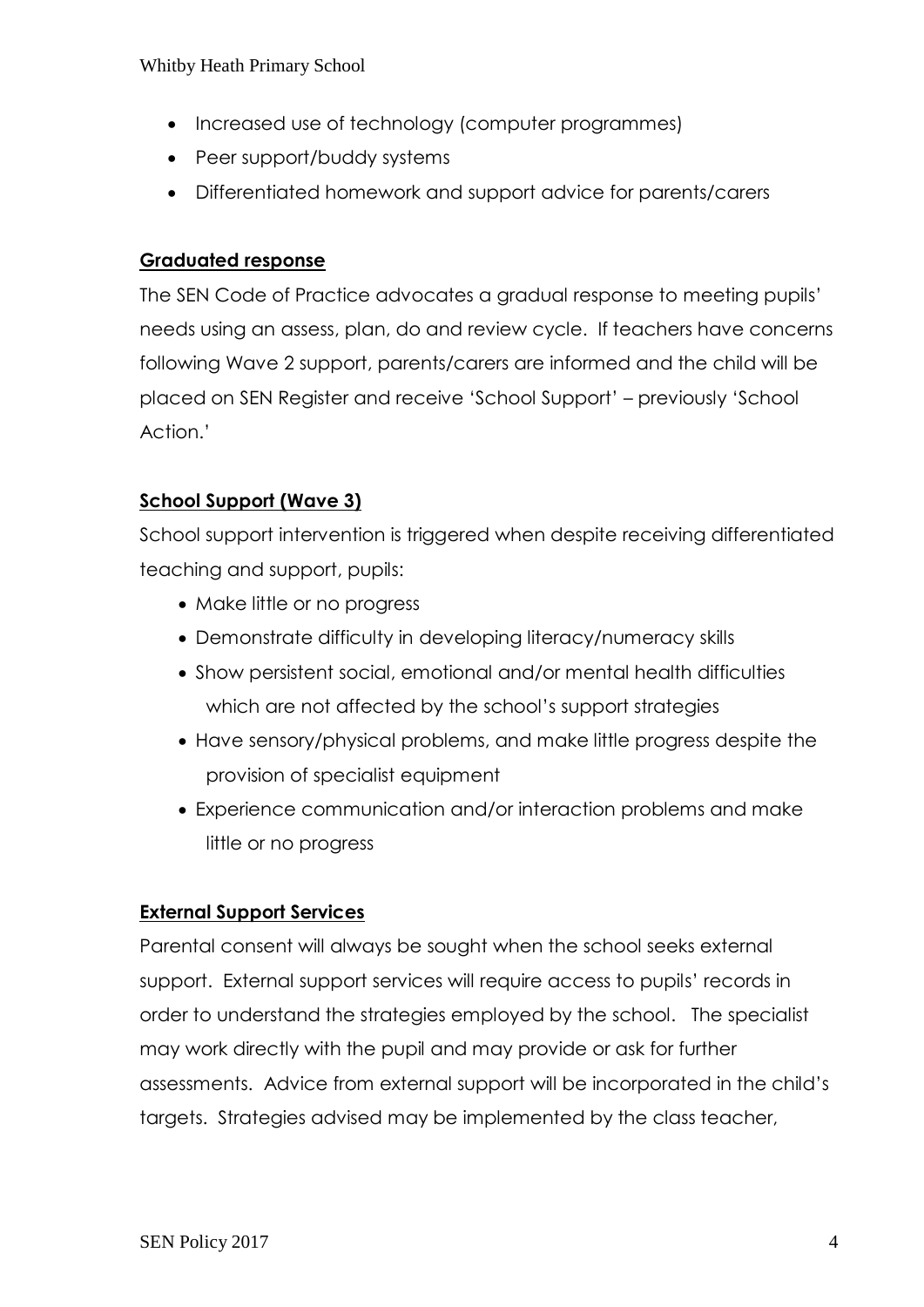teaching assistant or involve other adults. Where appropriate, the school may request direct support/intervention from a specialist teacher.

## **Additional Funding**

Some pupils with SEN require additional funding in order to provide them with the level of support required to make progress. If this is the case, SENCo, with class teacher and parents, will complete the relevant paperwork for Additional Pupil Funding known as Element 3 Top Up Funding. This must show that school is already providing 15 hours of support weekly from the budget (known as Element 2 Funding). The Local Authority will decide whether Additional Funding is needed. Where top up funding is allocated, the school must meet the requirements set by the Local Authority. This funding is reviewed biennial (every 2 years) .

### **Statutory Assessment**

The school will request a Statutory Assessment from the LA when, despite an individual programme of sustained intervention, there remains a significant cause for concern. From September 2014 this statutory assessment may result in an Education and Health Care Plan (EHC).

### **Partnership with Parents and Pupils**

Whitby Heath Primary School believes in developing strong partnerships with parents and recognises that by working together home and school can help children with SEN achieve their potential.

The school will keep parents fully informed and seek their views at every stage. Whitby Heath school signpost additional support for families outside of school where possible.

Pupils' views are sought and they are a part of the target setting process. Pupils receiving additional funding are included in the annual review process to the best of their ability.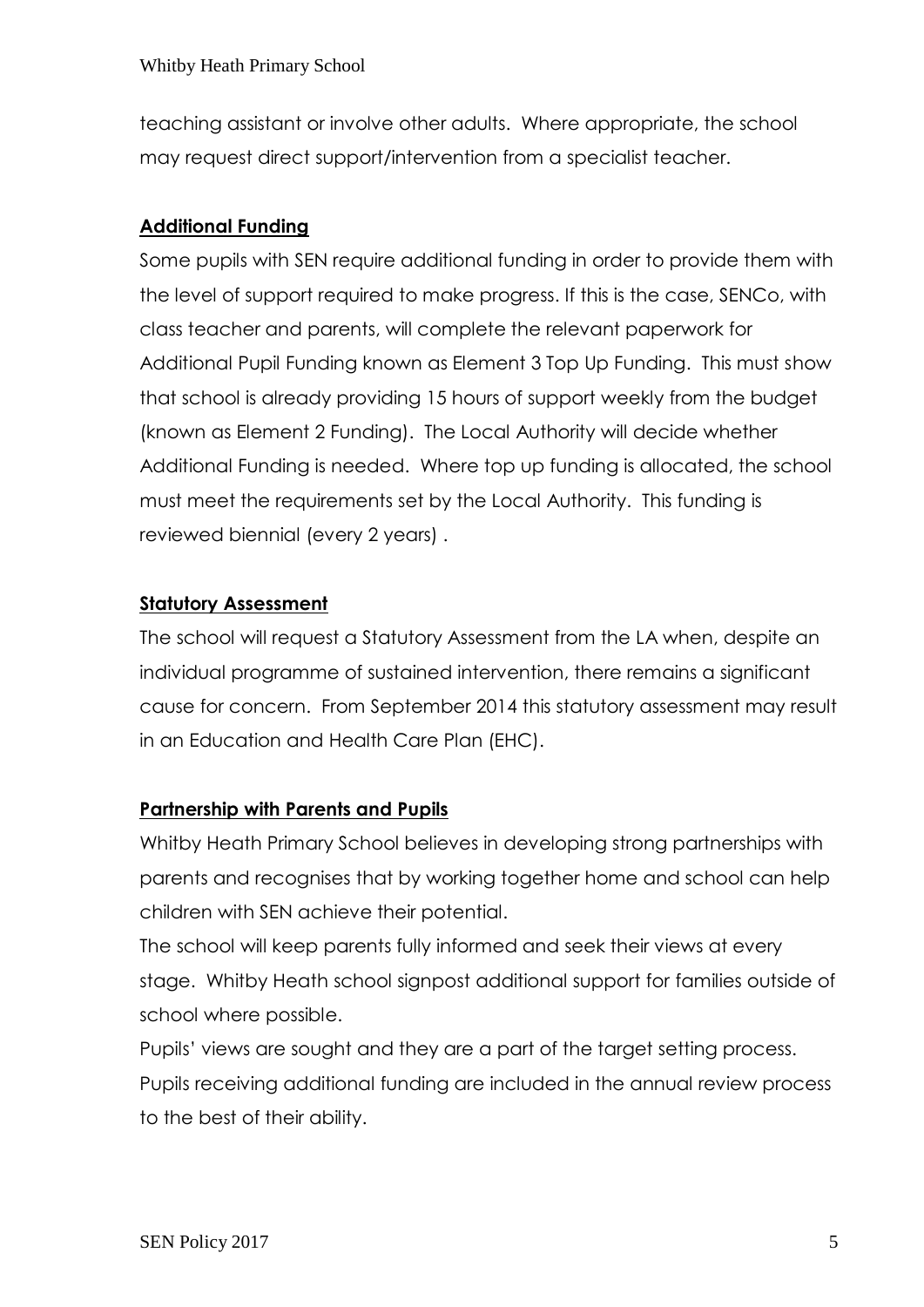#### Whitby Heath Primary School

We endeavour to ensure that all pupils are dealt with fairly by:

- Teaching for a variety of learning styles (multi-sensory teaching, mind friendly learning)
- Respecting the needs of every child: academic, gender, social and cultural
- Following a broad and balanced curriculum
- Receiving Quality First Teaching.
- Regular monitoring of the quality of both teaching and learning.

Pupils are encouraged to play an active part in planning their education by:

- Understanding their targets
- Being aware of progress in achieving them, or towards achieving them
- Discussing next steps with their teacher as appropriate
- Being encouraged to reflect at the end of lessons on their understanding of the learning objective.

#### **Role of the SENCo**

The SENCo works with the Headteacher to determine the strategic development of this policy, and works closely with staff to ensure the school fulfils the aims in the policy.

Responsibilities include:

- Coordinating provision for pupils with SEN and recording this on SPTO (school tracking system)
- Liaising with and giving advice to teachers and teaching assistants
- Overseeing pupil records
- Liaising with parents
- Contributing to INSET and supporting CP
- Filing all advice, test results and observations from other agencies for each child and ensuring that the class teacher has copies.
- Liaising with external agencies and support services
- Reporting to the Headteacher and Governor responsible for SEN